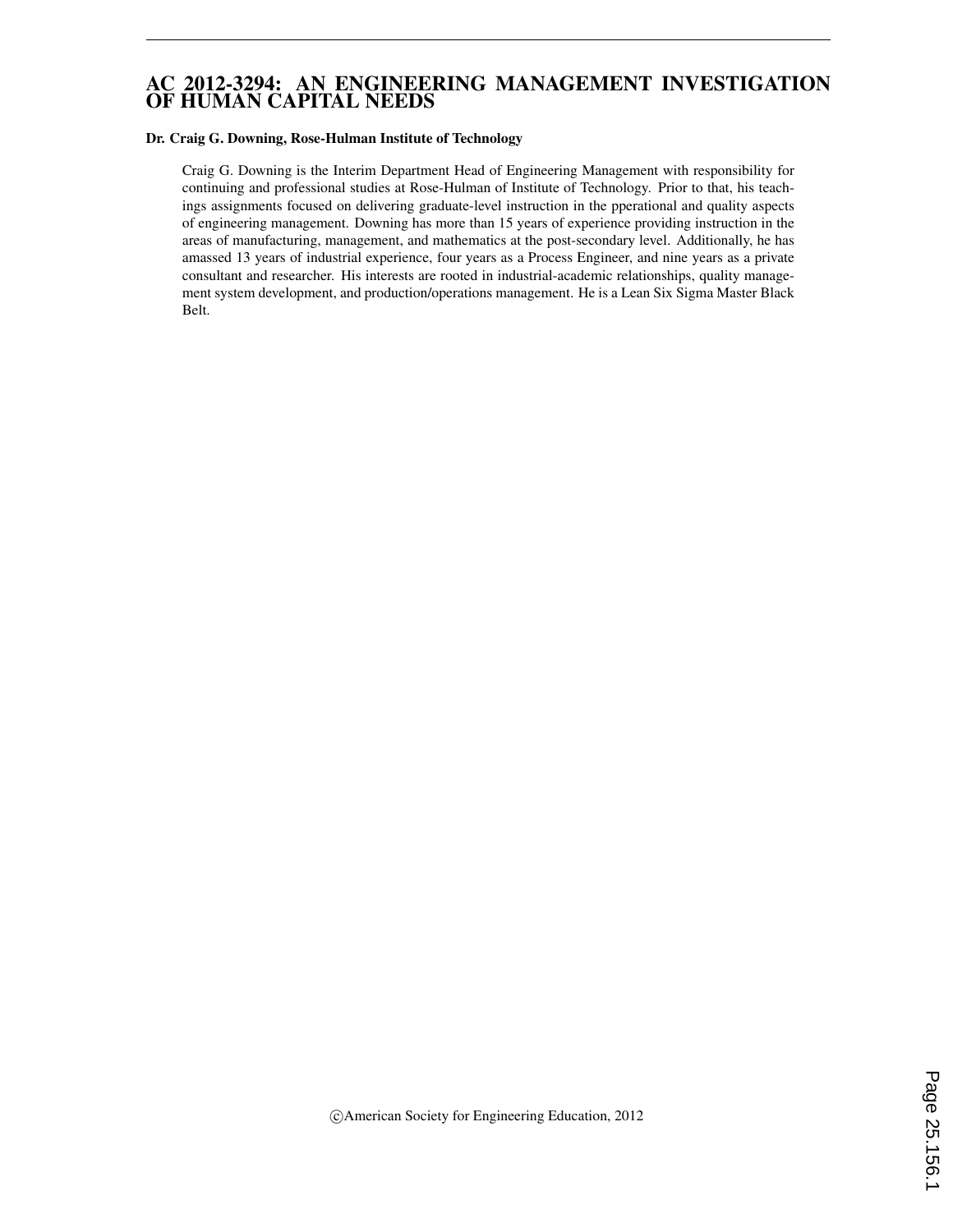# An Engineering Management Investigation of Human Capital Needs

#### Abstract

Today's technical workplace requires the presence or involvement of engineers, scientists, and technical employees with various academic preparations to solve the complex challenges faced by forward-leaning businesses. As organizations strategically position themselves to become globally competitive and sustainable, sourcing and acquiring strong technical talent is essential. Making this charge more daunting is the perceived, and in some cases real, shortage of talent. While policy makers and pundits may disagree on this issue, research performed in early 2011 by Aberdeen Group's Human Capital Management division indicates that companies have realized that the ability to locate and land top talent will be one of their competitive differentiators<sup>1</sup>.

In fact, another recent survey by ManpowerGroup stated that engineering positions were the third hardest jobs to fill for U.S. companies. Applicants' lack of appropriate skills or experience was the primary driver for the talent shortage<sup>2</sup>. Given this backdrop, academic institutions must ready themselves to supply organizations with the appropriate human capital necessary to design and produce innovative products and services needed to become and remain competitive in a global marketplace. To that end, one source of untapped talent lies in the Engineering Technology community. Engineers and Engineering Technologists often work side by side in the workplace performing similar, if not identical, technical functions. Unfortunately, there exist a great number of organizations that are unaware of the true technical capabilities of Engineering Technologists. The balance of this paper will discuss data collected from surveys and interviews with Engineering Managers, Human Resource Managers, and Campus Recruiters charged with sourcing and acquiring baccalaureate-level technical talent and the potential role of Engineering Technologists in meeting this need.

### Introduction

During the 2010/2011 academic year, the author participated in a collaborative project between Rose-Hulman Institute of Technology and Ivy Tech Community College, Terre Haute campus. The opportunity sought to provide engineering and technology students with project experience focused on a new product development process that is truly reflective of the 21st century workplace. A primary goal of the project was to provide students with an educational experience that mirrored their potential work environment in terms of technical rigor, managerial responsibility, and professional skills (communication, leadership, teamwork, etc.). However, an additional opportunity, focused on Human Capital Management, presented itself during the project that.

In the initial stages of the project the Principle Investors experienced difficulty in acquiring the right combination of students to participate in the project. As one of the Engineering Managers of the project, the author began to wonder about contemporary hiring practices related to Engineers and Engineering Technologists. More specifically, the researcher ventured to uncover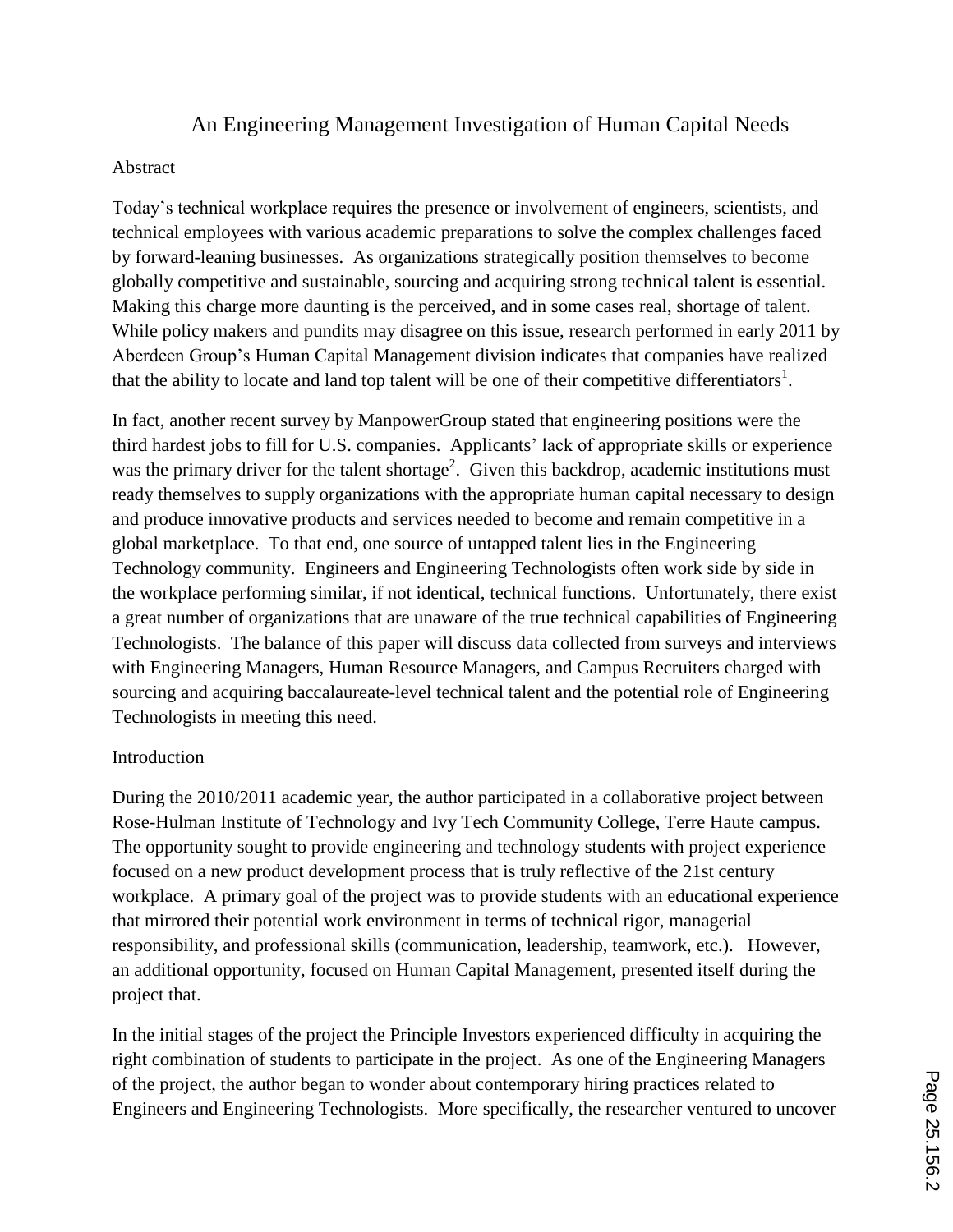the issues faced by Engineering and Engineering Technologists when seeking employment in the private-sector. To achieve this goal the author queried multiple private-sector organizations and placement agencies to acquire data to inform the research.

#### Literature Review

Throughout the past decade there has been a growing internal petition for the United States to produce more engineers. High and Nowakowski<sup>3</sup> (2011) noted this refrain is commonly spoken by CEOs, government officials (including the President), human resource professionals and the like. For example, Paul Otellini, a member of the President's Council on Jobs and Competitiveness remarked, a chronic shortage of engineering students threatens America's role as the world's leading innovator and continues to impede our nation's fragile economic recovery<sup>4</sup>. Past ASEE President Ronald Barr stated in 2005, engineers are vital both to protecting this nation's key infrastructures from attack and to keeping our economy strong<sup>5</sup>. While there are many groups who promote this belief, there is a lack of comprehensive measures to universally support the claims. If there is any validity to the claim, which there is, a response is warranted. Rather than engage in political hypothesis or a statistical analysis that partitions the workforce data to the author's resolve, a more practical solution was investigated in this preliminary research. Since there are many ways to slice the data and categorize engineers, the following sections will provide operational definitions for the two disciplines (Engineering and Engineering Technology) discussed in the remainder of the paper.

### *Engineers*

On the occupational spectrum for technical employees, typically engineers are the persons who operate in the research, design, and analysis areas. ABET, Inc's definition of engineering is the profession in which knowledge of the mathematical and natural sciences gained by study, experience, and practice is applied with judgment to develop ways to economically use the materials and forces of nature for the benefit of mankind<sup>6</sup>. Furthermore, some will describe engineers as the organizational "innovators" who propose solutions to complex, open-ended, design matters. Engineering education leading to a Bachelor of Science degree is predicated on a plan of study which includes calculus, differential equations, calculus-based theoretical science courses coupled with engineering science, design, and analysis.

### *Engineering Technologists*

Engineering Technologists also possess a Bachelor of Science in their area of specialization; which allows for natural alignment between Engineering Technology curricula and those of classical Engineering disciplines. Nearly all engineering degrees have a technology degree counterpart. One of the most commonly pursued technology degrees is the Mechanical Engineering Technology degree followed closely by Electrical Engineering Technology. Dubbed the "implementers," Technologists typically undertake a four-year course of study that focuses on the applied aspects of science and engineering principles. Generally speaking, most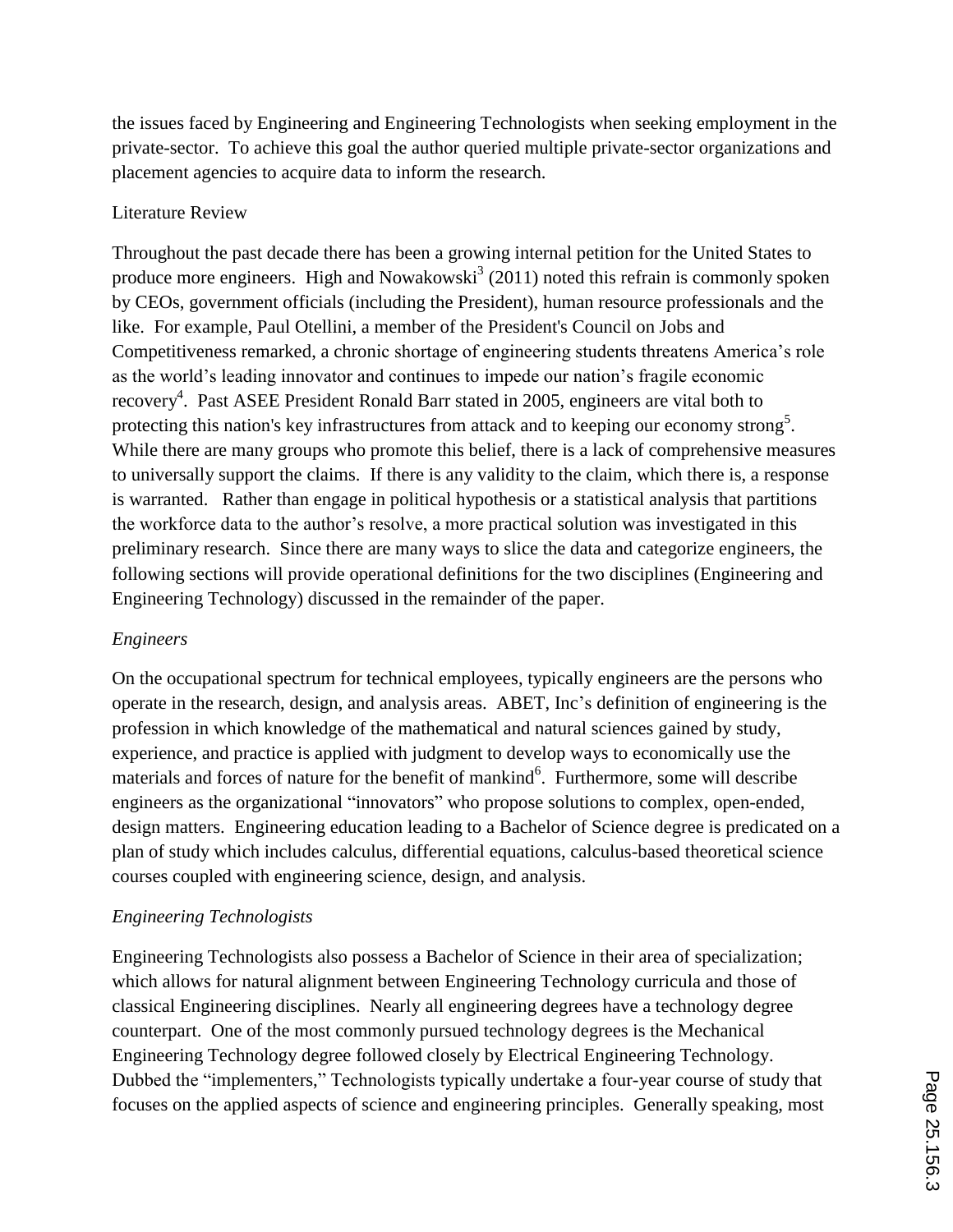Engineering Technology curricula do not include higher levels of mathematics and calculusbased science nor do they delve deeply into the scientific theories of engineering.

These attributes serve as the distinguishing characteristics between the Engineering and Engineering Technology degree categories. ABET further clarifies this distinction in its description of Engineering Technology as the part of the technological field that requires the application of scientific and engineering knowledge combined with technical skills in support of engineering activities; it lies in the occupational spectrum between the craftsman and the engineer at the end of the spectrum closest to the engineer<sup>7</sup>. It is upon this statement that the author believes an interim solution can be forged to offset the shortage of engineers.

## The Study

In the following sections information from a three-month study of private-sector organizations seeking to hire technical employees will be presented. Each organization studied was actively seeking to fill entry-level engineering positions. In most cases, applicants were required to possess a Bachelor of Science in Engineering for the position. After discussing the organizational needs and reviewing the job descriptions, representatives were asked if they ever considered hiring an Engineering Technologist to fill the position.

## Methodology

The intention of this exploratory study was to better understand Human Resource Management (HRM) practices related to the hiring of Engineers and Engineering Technologists in a manner that can serve both academics and practitioners. Attempting to understand the development of strategic and functional HRM constructs requires a holistic research approach. These approaches must include both quantitative and qualitative data derived from multiple collection techniques. It has been stated that both quantitative and qualitative research methods help researchers understand issues better than either of the two separately<sup>8</sup>. Further, Kiessling and Harvey (2005) suggested that quantitative analysis in understanding and explaining HRM practices is not sufficient, a mixed-method (combining both quantitative and qualitative) approach provides the insight truly desired<sup>9</sup>.

Face-to-face interviews and electronic communication (email and telephone conversations) were utilized to obtain the largest portion of the qualitative data. The author conducted 14 face-to-face discussions with Engineering Managers (6), Human Resource Managers (4), Executive Recruiting Agents (2), and Campus Recruiters (2). During each of the interviews, participants were asked if they had or were actively seeking to fill entry-level technical positions. All responded affirmatively and noted they anticipated filling the positions prior to the end of 2011 calendar year. Additionally, interviewees discussed job descriptions and their ideal candidates for the positions that were currently being advertised. These interviews yielded substantive information. To complement and corroborate the qualitative data obtained from the interviews, a brief three-item survey was administered to a larger population of recruiters, approximately 165,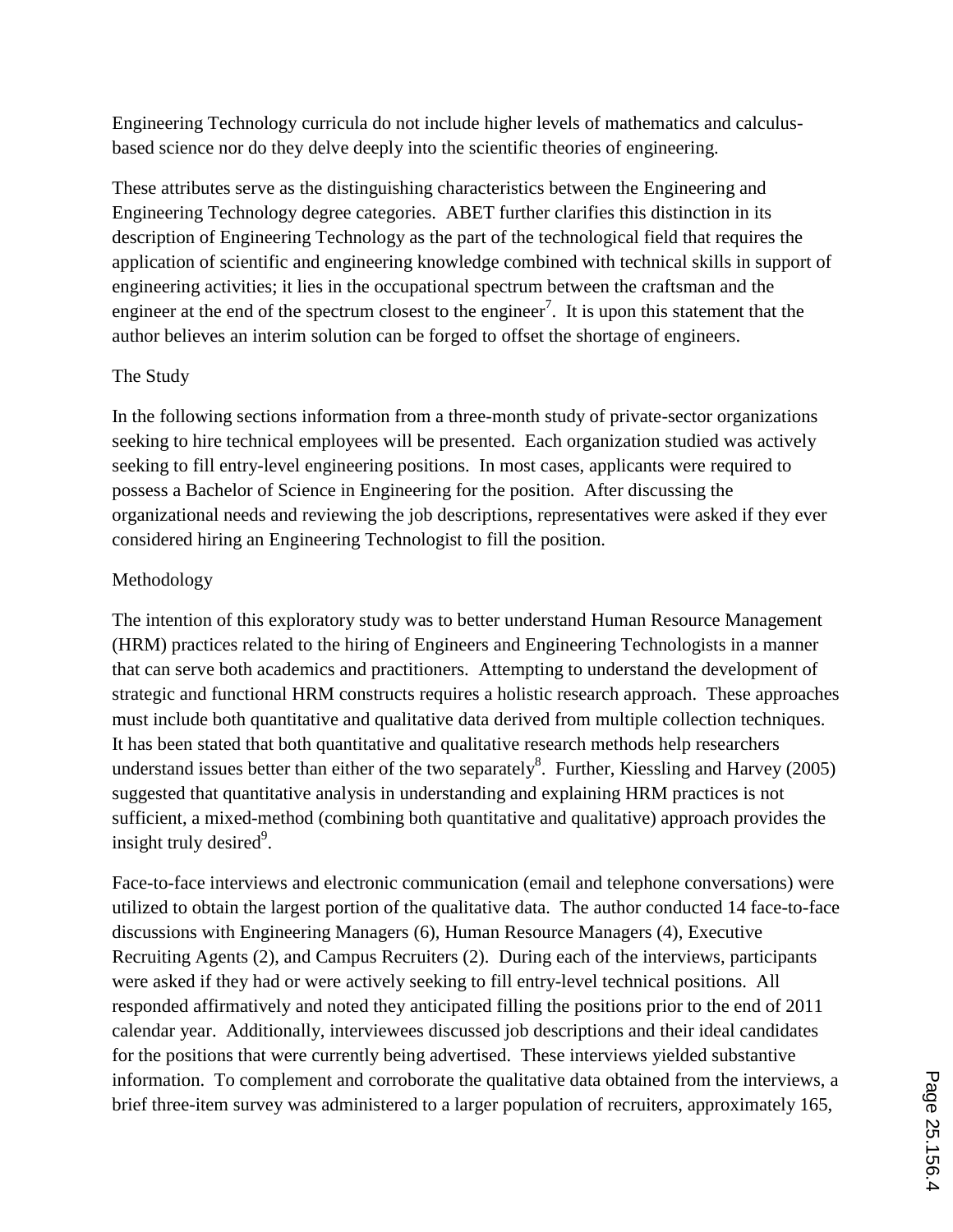visiting the RHIT fall Career Fair. With the exception of Executive Recruiters (not present at the Career Fair), the larger group contained similar demographics to face-to-face interviews.

The quantitative aspect of this endeavor asked participants to answer the following questions:

- 1. Do you know the difference between Engineering and Engineering Technology Baccalaureate Degrees (e.g. Mechanical Engineering vs. Mechanical Engineering Technology)?
- 2. Does your organization hire Engineering Technology (Bachelor Science) Graduates?
- 3. If yes, in what capacity (i.e. Engineering, Maintenance, Technical Support, etc.)?

The brevity of the questionnaire was critical since it was embedded in a larger survey that participants were provided prior to their visit to campus. Before deploying the instrument, the Offices of Institutional Research, Planning and Assessment (IRPA) and Career Services reviewed the items for appropriateness, format, item clarity, and ease of use. After incorporating the suggestions, the instrument was finalized and administered. Participants were given a twoweek window of opportunity, a week before and after their campus visit, to respond to the survey. The qualitative and quantitative results are discussed in the following sections.

## Qualitative Findings

To maintain data integrity the three survey questions were again used during the face-to-face interviews. After completing 14 interviews, the majority (12) of interviewees stated they had not previously recruited or hired Engineering Technologist for entry-level technical positions. When asked to elaborate interviewees provided an array of reasons for their hiring practice. Four reasons that were common to the twelve respondents were:

- 1. The position required an Engineering degree,
- 2. They have not previously considered an Engineering Technologist,
- 3. There were no qualified Engineering Technologist applicants, and
- 4. Candidates should be able to obtain Professional Engineering (PE) certification.

When asked if they employed Engineering Technologists in their organizations, five (5) of the interviewees responded affirmatively. The Technologists were experienced employees with responsibilities in production, operations, or maintenance, but not engineering. As the interviews continued, we began discussing the skills necessary for the entry-level technical positions. Most, if not all, interviewees were surprised to learn that a large number of technical and managerial skills they required could actually be accomplished by an Engineering Technologist. In one instance, the entire job description could be completed by an Engineering Technologist. A primary theme uncovered during the interview process indicated that opportunities exist for Engineering Technologists to fulfill some of the entry-level technical positions typically filled by Engineers. Given the limited number of interviewees and the narrow geographic footprint they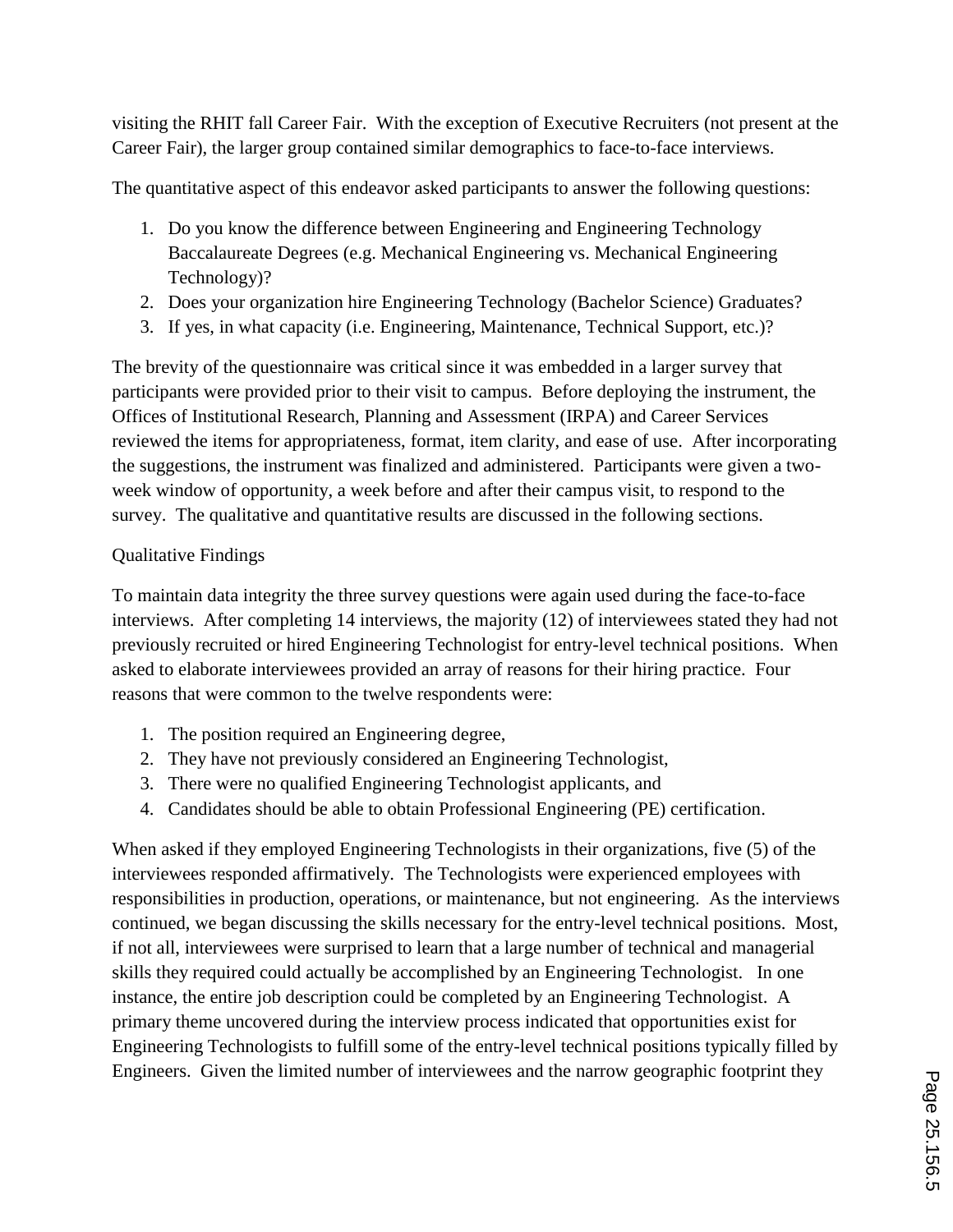represented, a second stage of data collection was employed to obtain a broader perspective on the hiring practices.

## Quantitative Findings

A three-question survey instrument was administered by the Office of Career Services and Employer Relations during an on-campus Career Fair in October 2011. The electronic survey was administered to 165 recruiters seeking to fill entry-level technical positions. Forty-nine (49) valid responses were obtained resulting in a 29.7% response rate. While this response rate might be considered "average" to "low," the representation of employers was ideal and returned responses from a diverse cross-section of technical employers. One of the primary reasons contributing to the low response rate was the length of the overall survey in which the three questions were embedded. Given the simplicity of the survey, it is the author's belief that the response rate would have been higher if the items were administered separately. However, the data gathered remains useful for this preliminary study.

Survey Item One asked respondents if participants knew the difference between the Bachelor of Science degree in Engineering and Engineering Technology. Twenty-one participants responded "Yes", 18 responded "No", and 10 were "Unsure." When asked in Item Two, did their organization hire Engineering Technology (Bachelor of Science) graduates the distribution profile was almost equal across responses:  $Yes - 18$ ,  $No - 16$  and Unsure – 15. Finally, Item Three asked respondents who answered "Yes" to Item Two to describe in what capacity they hire Engineering Technologists. The responses spanned five general categories: Engineering (7), Technical Support (6), Maintenance (7), Operations (4), and Management (2). In several cases participants indicated they employed Engineering Technologists in multiple roles. This caused the total number of responses to be greater that the total number of respondents. A tabular depiction of this information is offered below.

| Do you know the difference between the Engineering and   | <b>Yes</b>                                                                                                 | No.   | Unsure |
|----------------------------------------------------------|------------------------------------------------------------------------------------------------------------|-------|--------|
| Engineering Technology Baccalaureate Degree (e.g.        | 42.9%                                                                                                      | 36.7% | 20.4%  |
| Mechanical Engineering vs. Mechanical Engineering        | (21)                                                                                                       | (18)  | (10)   |
| Technology)?                                             |                                                                                                            |       |        |
|                                                          |                                                                                                            |       |        |
| Does your organization hire Engineering Technology       | <b>Yes</b>                                                                                                 | No.   | Unsure |
| (Bachelor Science) Graduates?                            | 36.7%                                                                                                      | 32.7% | 30.6%  |
|                                                          | (18)                                                                                                       | (16)  | (15)   |
|                                                          |                                                                                                            |       |        |
| If yes, in what capacity (i.e. Engineering, Maintenance, | Engineering (7)<br>Technical Support (6)<br>Maintenance (7)<br>Operations (4)<br>Production Management (2) |       |        |
| Technical Support, etc.)?                                |                                                                                                            |       |        |
|                                                          |                                                                                                            |       |        |
|                                                          |                                                                                                            |       |        |
|                                                          |                                                                                                            |       |        |

Table 1. Survey Responses  $(n = 49)$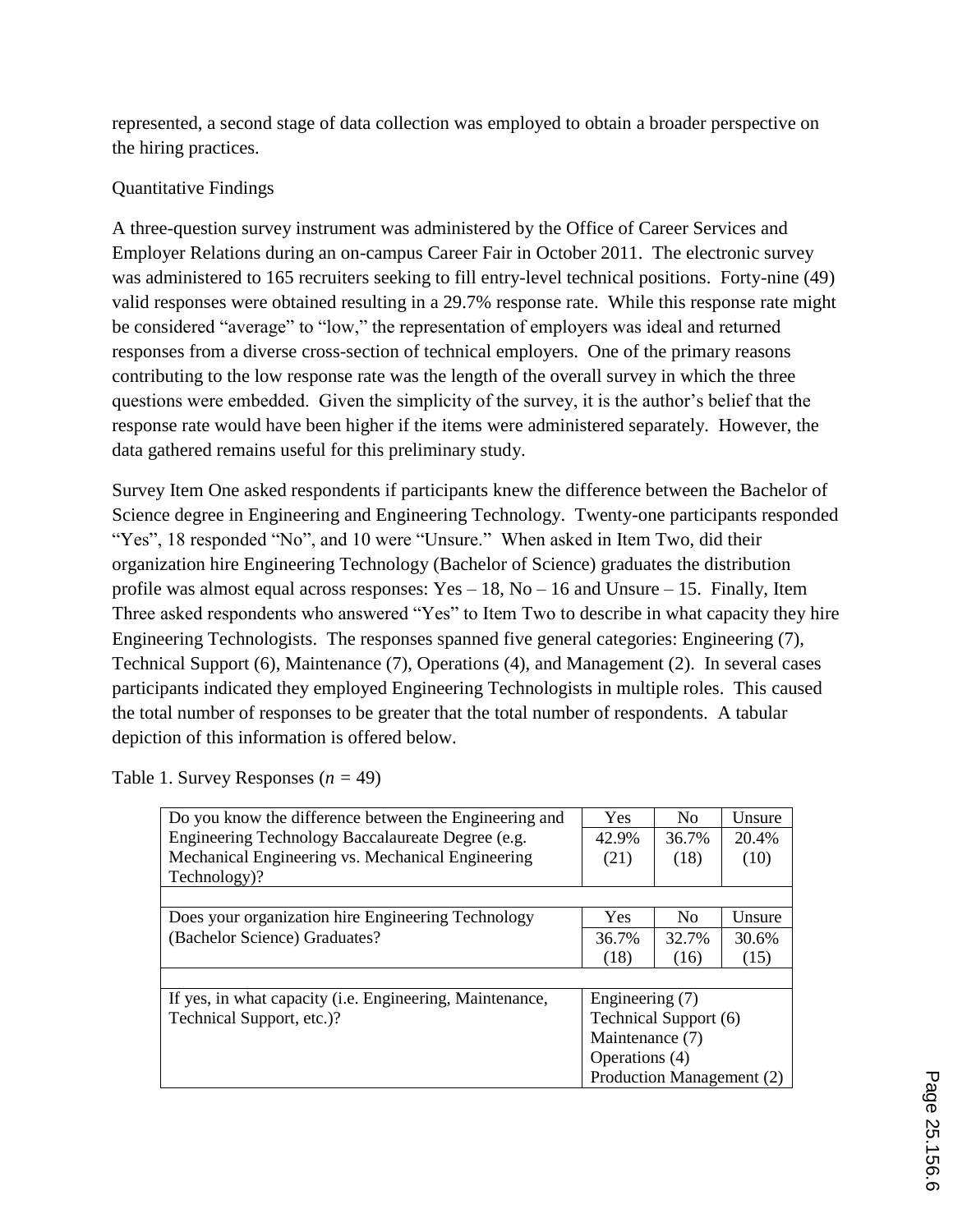The findings of the quantitative results are informative and expound upon the information gathered during the face-to-face interviews. One of the key results of these preliminary findings highlighted the significant number of hiring agents that are unaware of the technical capabilities of Engineering Technologists. Further, this mixed-method research provides support for a larger, more detailed, study of hiring practices related to Engineers and Engineering Technologists for entry-level technical positions. Although Engineers and Engineering Technologists are not academic equals, there is considerable overlap in their technical and professional offerings to an organization.

#### Conclusion

The roles and responsibilities of today's technical workforce are constantly changing to match business needs. As such, Engineering Managers, Human Resource Managers, and the like must be willing to objectively analyze workplace needs to determine the appropriate human capital profile. As Wil Davis remarked in Creating a Culture of Excellence, the only truly unique, sustainable competitive advantage that any organization has is in the unique, unduplicated [diverse] intellectual capital of its people<sup>10</sup>. Diverse engineering teams harness differing perspectives and ideas that individuals bring to the workplace in a complementary fashion for innovation and problem-solving success—two critical elements needed to survive in today's global marketplace. Keep in mind that résumés only partially reflect potential and degree titles should not be the primary proxy for skill and competency. Hiring must be based on each candidate's display of competence and ability to fulfill an organization's current and future technical needs.

The differences in academic preparation and professional contributions of Engineers and Engineering Technologists are undisputed. However, their skill sets are not mutually exclusive. There exist a recognizable overlap in the skill sets of Engineers and Engineering Technologist that can be brought to bear in response to workplace demands. Some of the concerns uncovered during this preliminary research are valid, but can be overcome. It is necessary to recruit broadly to achieve the technical diversity required to be successful. The results of this preliminary study have indicated there is an opportunity within an organization's technical space to offset the "shortage" of engineers by considering the talent offering of the 14,500 Engineering Technologists graduating annually<sup>11</sup>. Most, if not all, real-world technical assignments (projects) require input and interaction from various disciplines both in and outside of traditional engineering spheres. Therefore, it is vital to decompose job descriptions/positions to a finer granularity such that Engineering Managers can assemble a workforce (engineers and technologists) that parallels the true needs of an organization. Going forward, sourcing and selection practices must continue to evolve and accurately reflect organizational needs rather than continue to operate in traditional practices. When recruiting potential talent for the current and future workforce, the objective must be to identify and acquire talent, not just titles. Otherwise, we run the risk of continuing to overlook a population of technically-capable